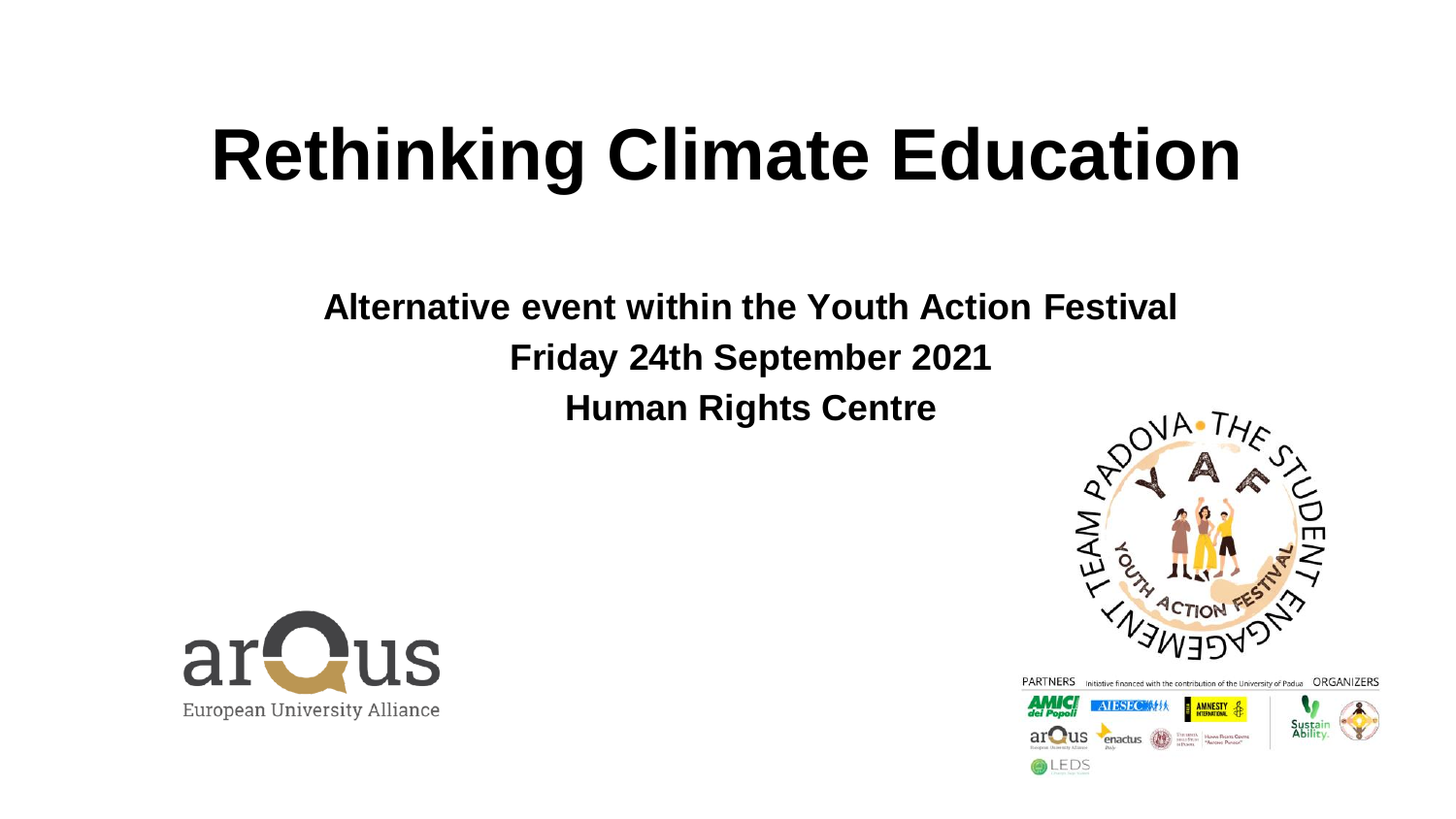**Anh Nguyen** 

## Climate Change Education for Sustainable Development

Based on the reports in the fulfillment of Arqus Spring School "Rethinking Climate Risks: Venice Paradigm"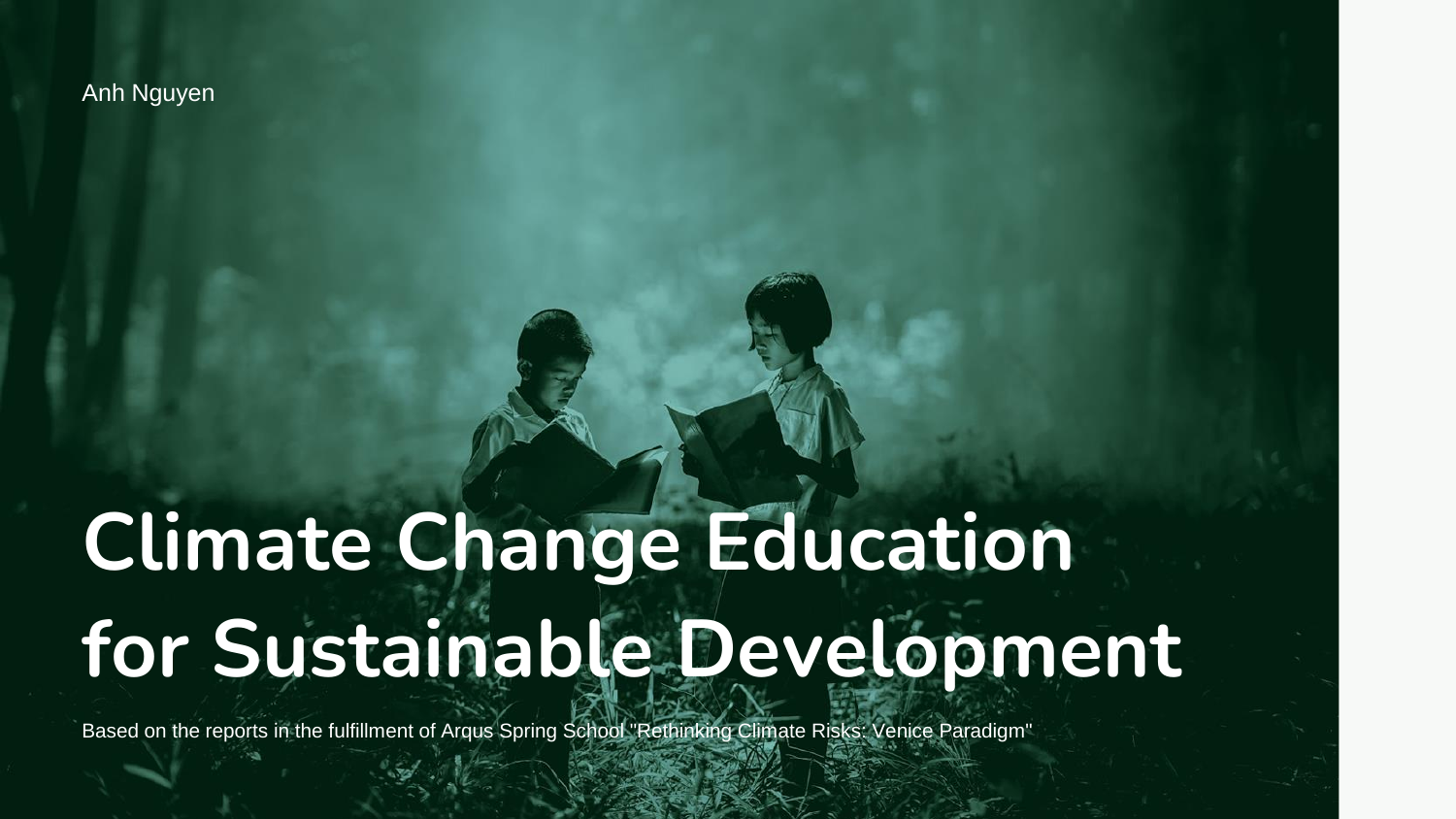

### **Impacts to children**

Climate change presents an international challenge of a magnitude that we have not previously encountered.

Children are one of the most vulnerable groups severely affected by the effects of climate change.

It is necessary to safeguard the interests of future generations.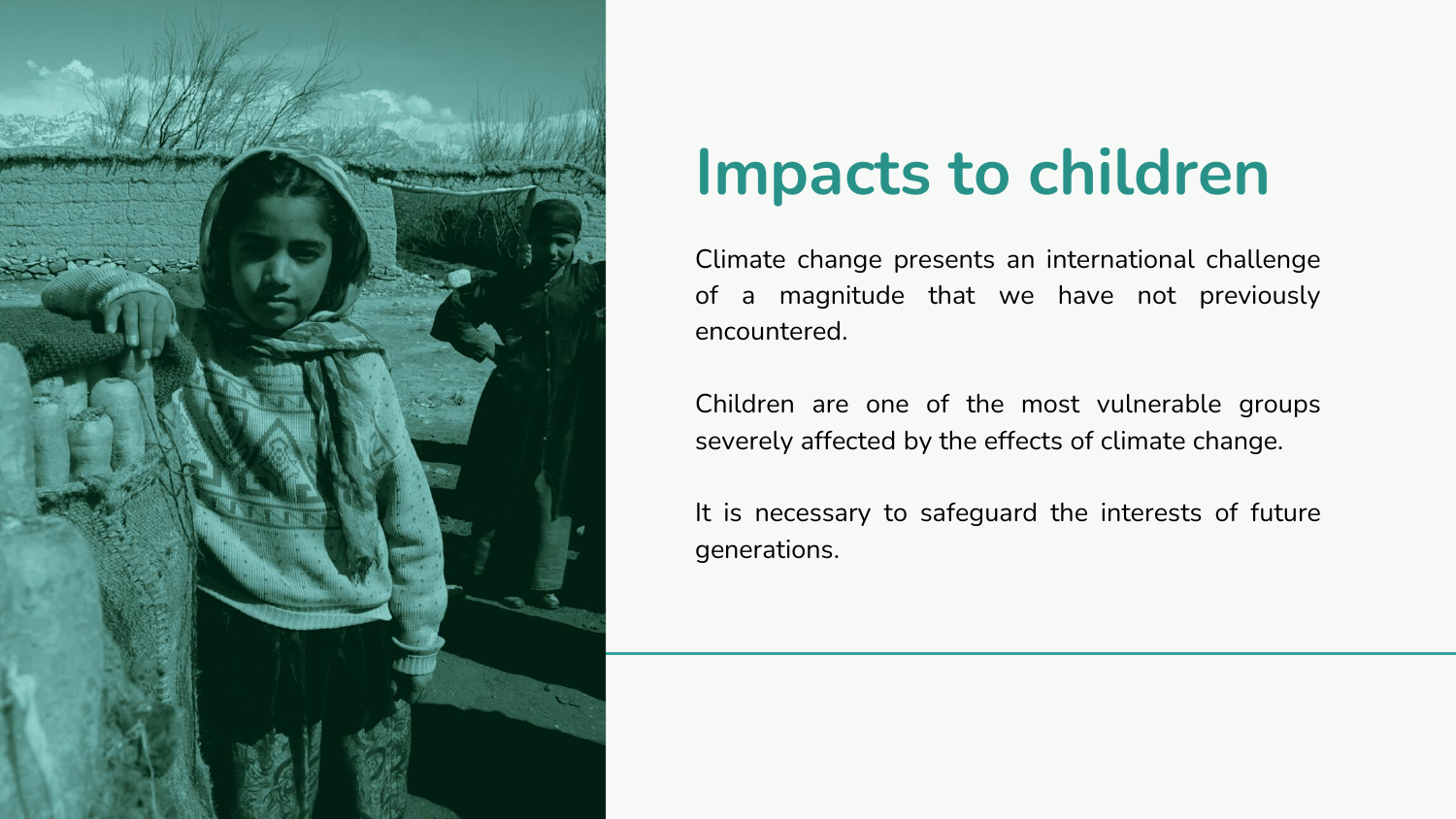### **A child-centred approach**

### **Group I**

Focus on the needs of children as recipients or beneficiaries.

### **Group II**

Involve children in the design and delivery through active engagement.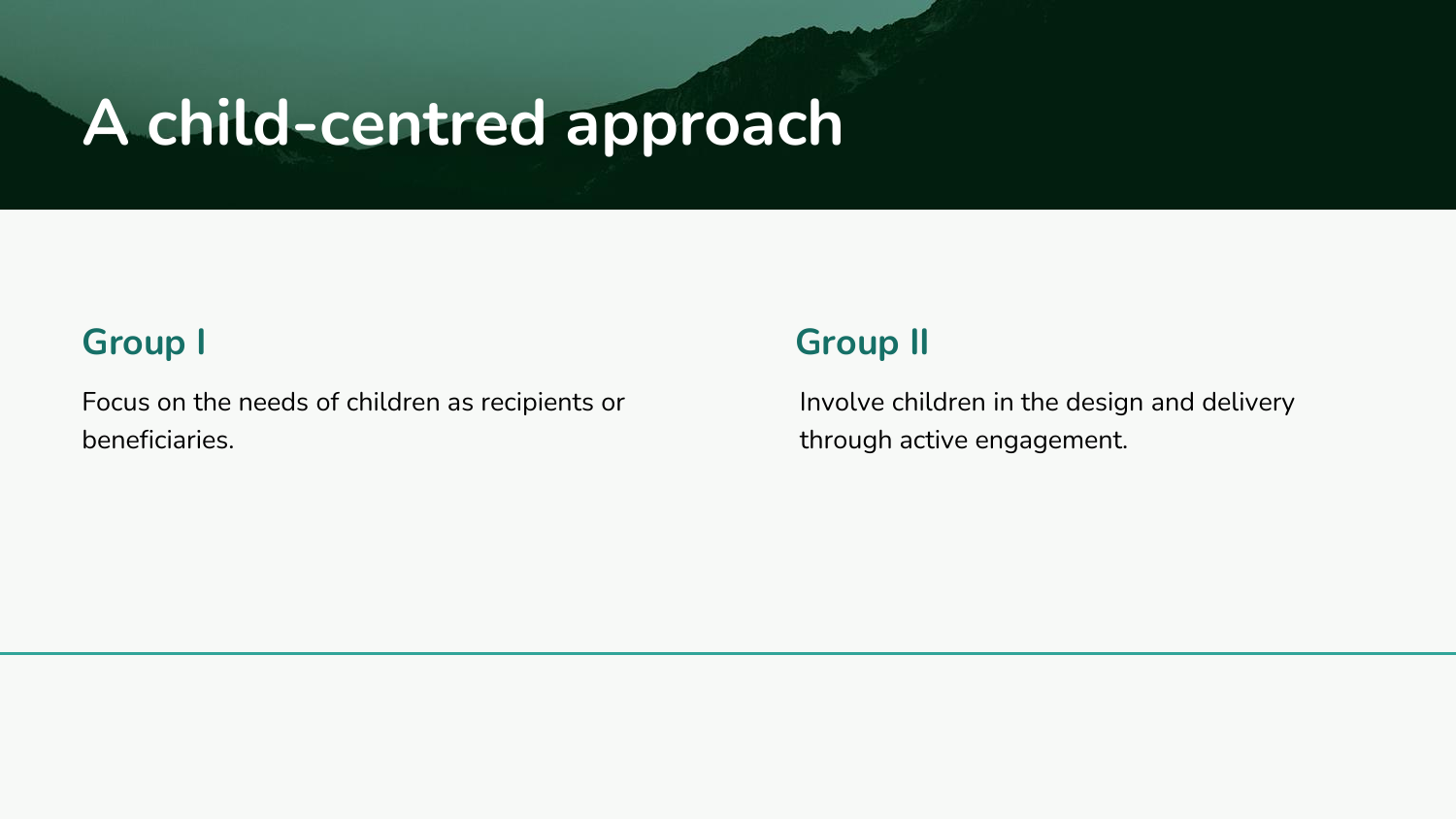### CCE in climate agendas

What has been discussed about Climate change education?

The concept of "education for sustainable development" was shaped in the resulting Agenda 21 of the Conference on Environment and Development in Rio de Janeiro in 1992

UN Framework Convention on Climate Change acknowledged this importance in 1996 via the inclusion of Article 6 on Climate Change Education, training and public awareness

UN Decade of Education for Sustainable Development (2005 - 2014)

UNESCO adopted and launched the Global Action Program on Education for Sustainable Development in 2014, including CCE as a key component of the global response to climate change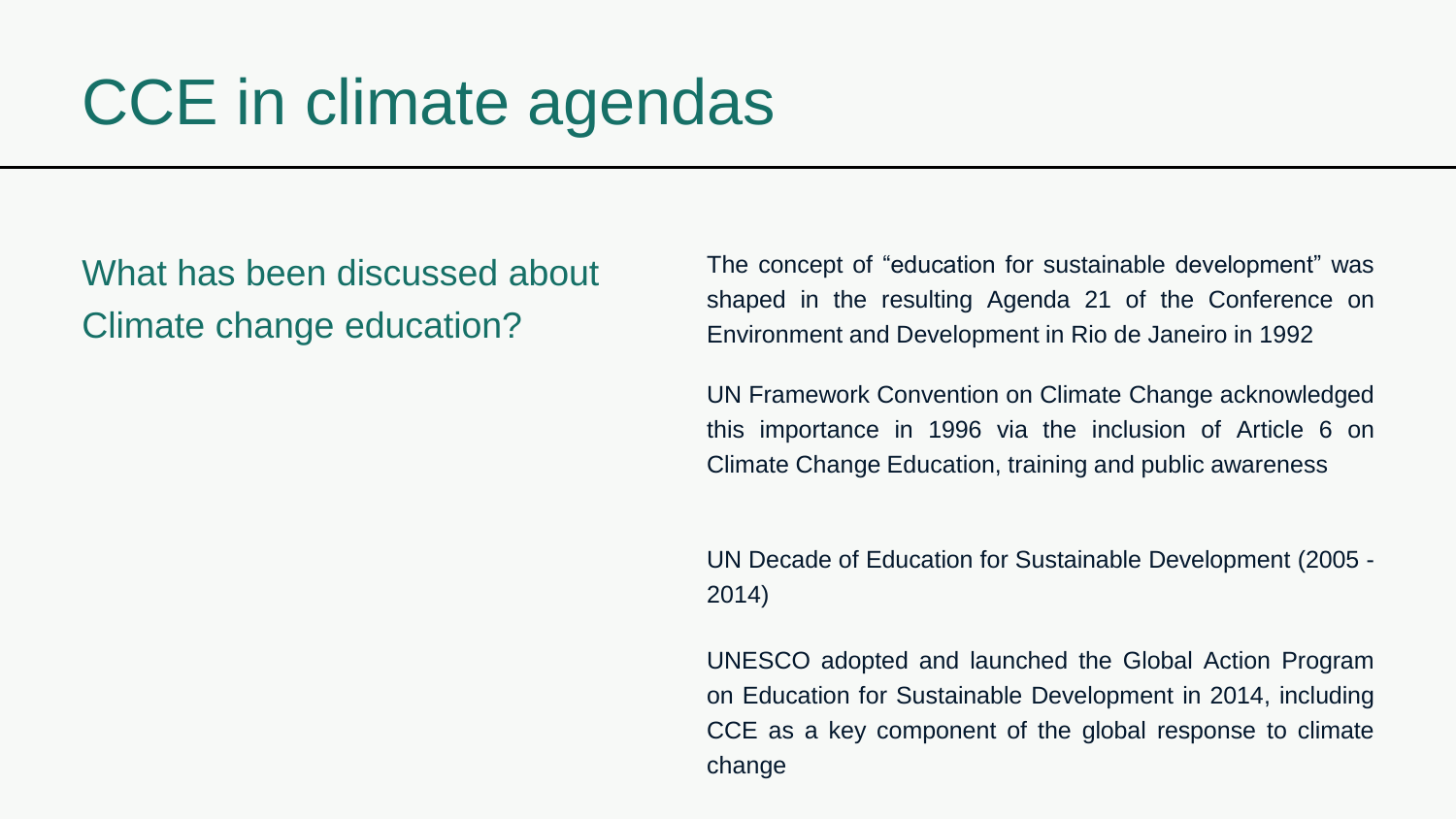Education is as important as health: a well-educated population is better equipped to recognise in advance the threats posed by a changing climate and to make preparations. This is one of many areas where ordinary development aid, properly directed, can potentially achieve multiple objectives at once, serving classic development and human rights aims while at the same time contributing to societies' long-term ability to adapt to climate change.

International Council on Human Rights Policy, 2008.

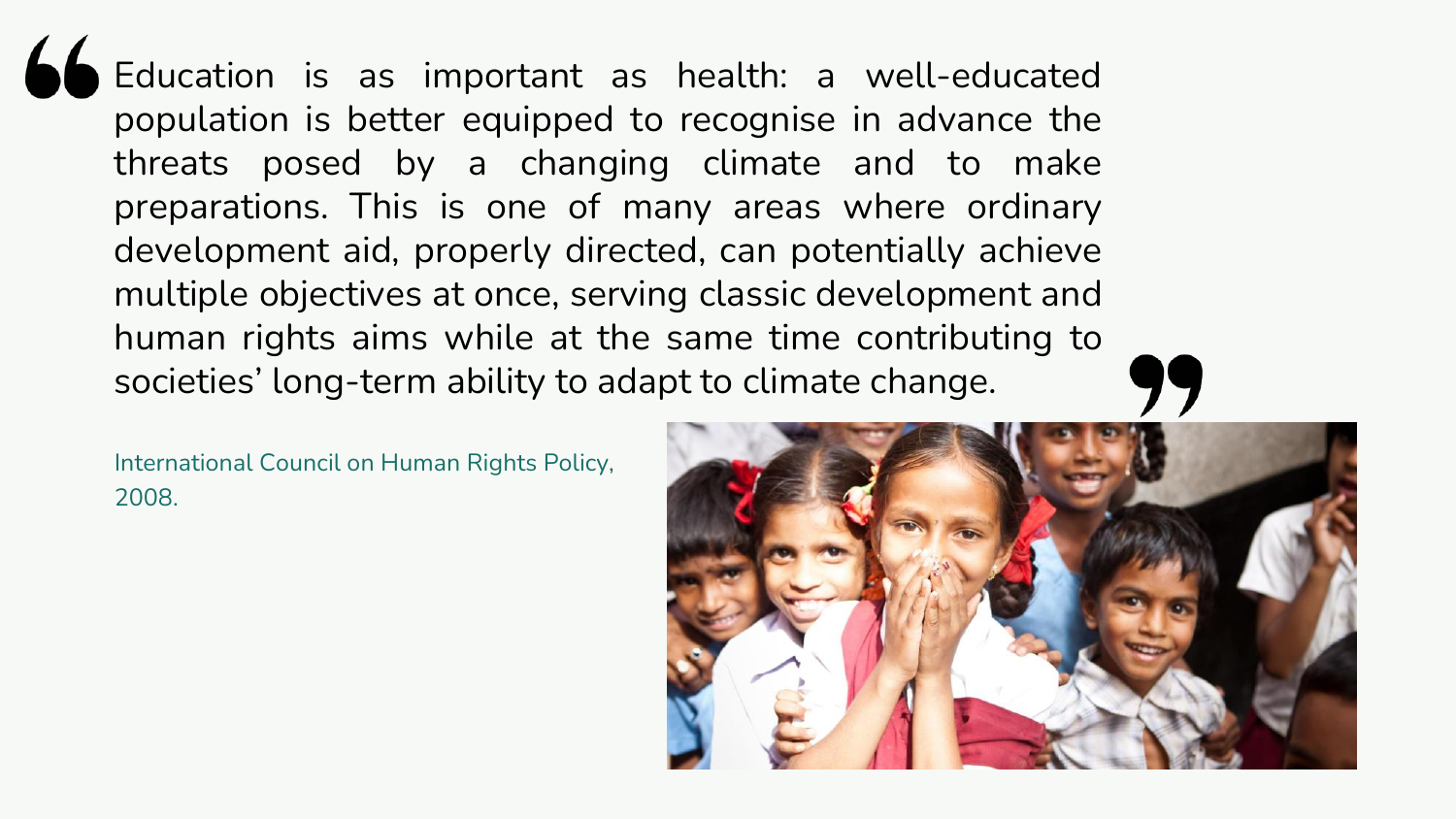# **WHAT IS THE LESSON?**



#### Teachers do not need to be an expert

These are some variables that make climate change challenging to conceptualise and difficult to recognise from personal experience.



#### Climate change is not just a scientific phenomenon

Climate change is a complex socio-scientific issue that requires more than teaching content



#### Support students to engage in the problem

Lessons should not just stop at giving information but encouraging students to give opinions and participate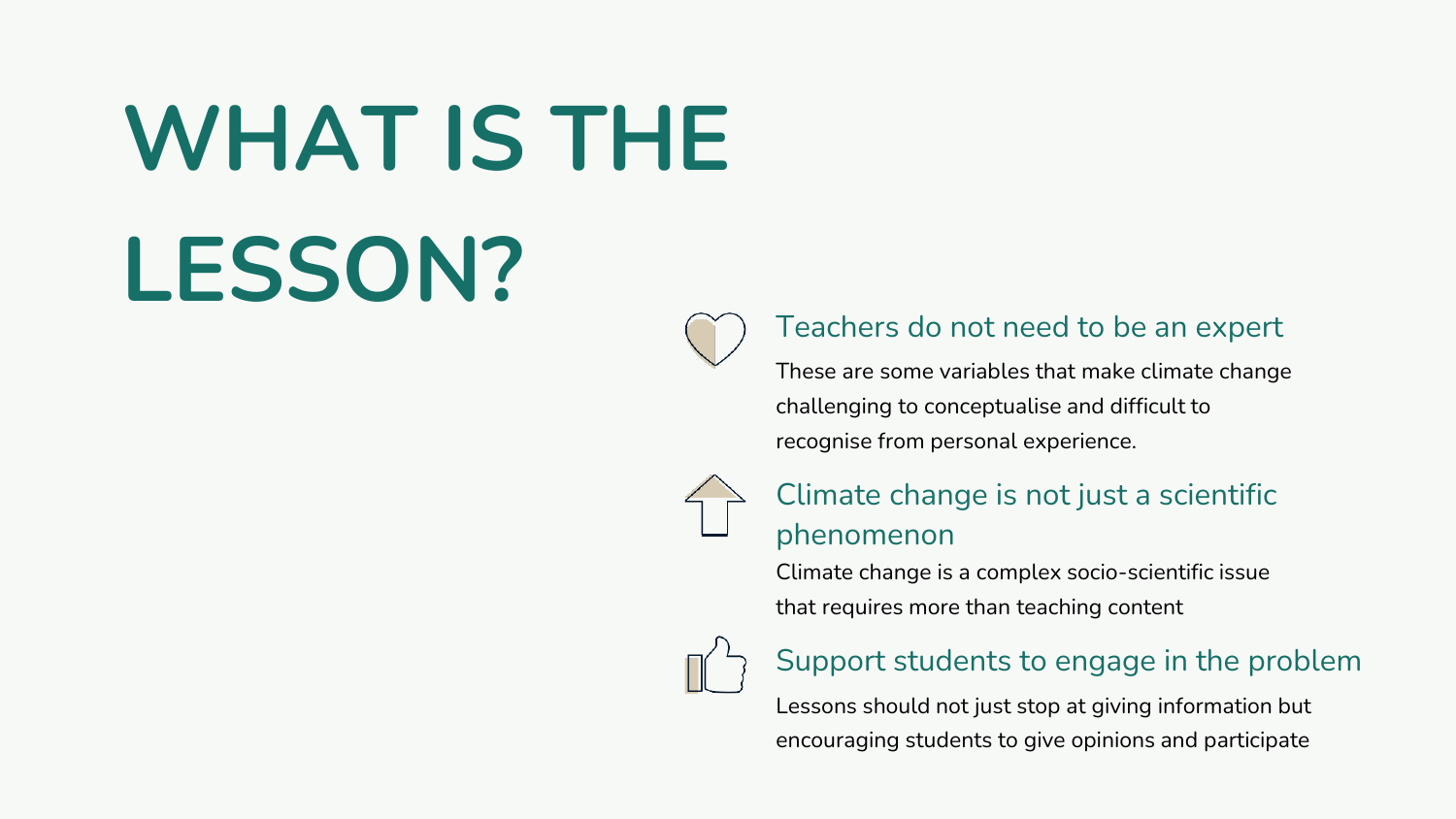# **Climate Change Education as a Human Right**